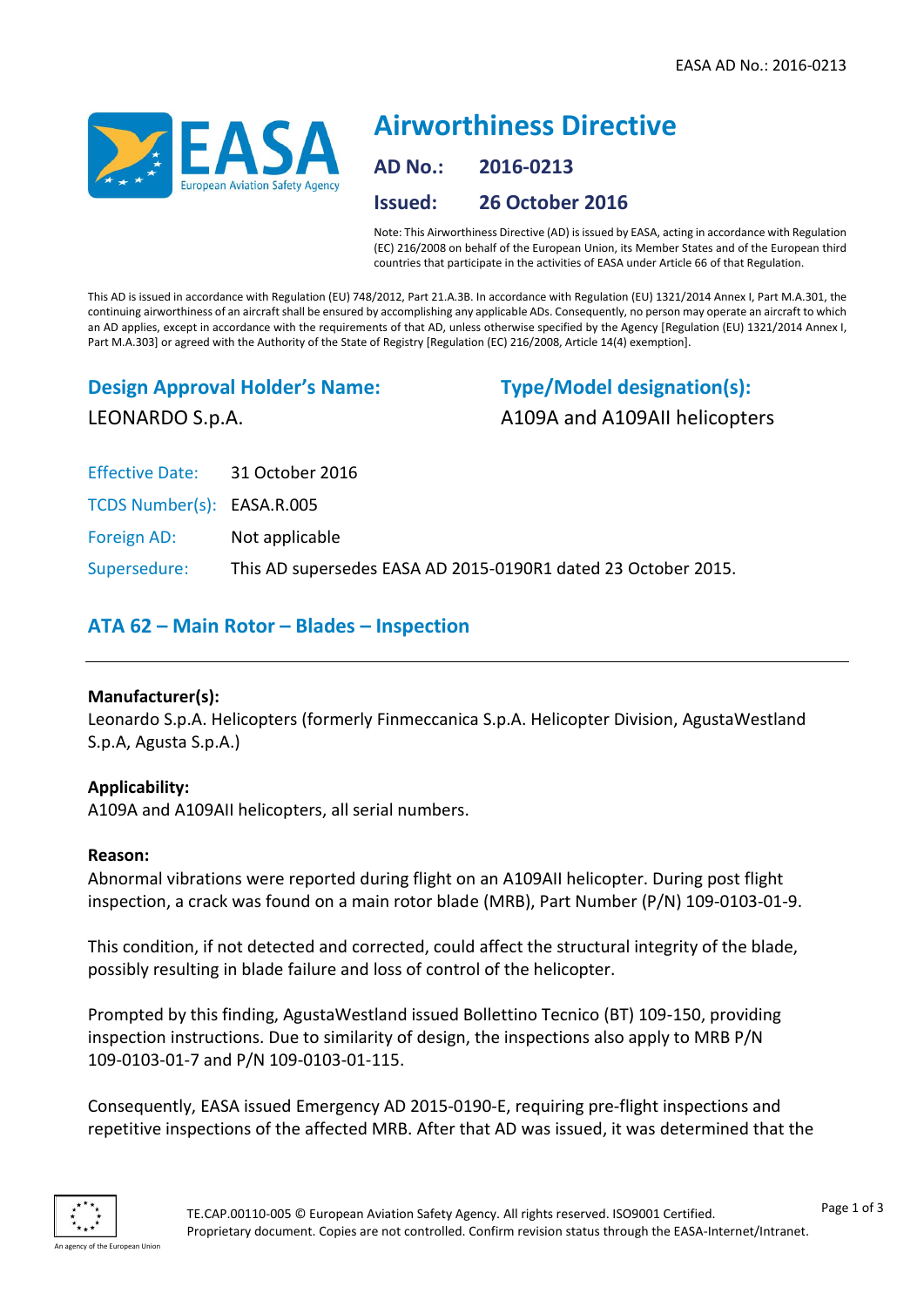repetitive inspections may be accomplished at extended intervals. AgustaWestland issued BT 190-150 revision A, and EASA revised EASA AD 2015-0190 accordingly.

Since EASA AD 2015-0190R1 was issued, during an inspection of an MRB, a crack was found that was not detected during any of the pre-flight inspections. Following this event, and a subsequent review of data, it has been determined that the pre-flight inspections cannot be effective to address the unsafe condition, while the repetitive inspections must be accomplished at reduced intervals. Consequently, Leonardo issued BT 109-150 Revision B to inform operators accordingly.

For the reason stated above, this AD partially retains the requirement of EASA AD 2015-0190R1, which is superseded, and requires the accomplishment of repetitive inspections at reduced intervals.

This AD is still considered an interim action and further AD action may follow.

#### **Required Action(s) and Compliance Time(s):**

Required as indicated, unless accomplished previously:

Note: For the purpose of this AD, an affected MRB is identified by P/N 109-0103-01-7, or P/N 109-0103-01-9, or P/N 109-0103-01-115.

#### **Inspection(s)**:

(1) Upon accumulating 500 Flight Hours (FH) by an affected MRB (see Note of this AD) since first installation on a helicopter, or within 5 FH after the last inspection as previously required by paragraph (2) of EASA AD 2015-0190R1, or before the first flight of the day after the effective date of this AD, whichever occurs later, and, thereafter, at intervals not exceeding 5 FH, inspect that MRB in accordance with the instructions of Leonardo BT 109-150 Revision B.

#### **Corrective Action(s)**:

(2) If, during any inspection as required by paragraph (1) of this AD, any crack is found, before next flight, replace the affected MRB with a serviceable MRB. Replacement of an MRB can be accomplished in accordance with the instructions of the applicable maintenance manual.

#### **Terminating Action**: None

(3) Replacement of an MRB on a helicopter, as required by paragraph (2) of this AD, does not constitute terminating action for the repetitive inspections as required by paragraph (1) of this AD for that helicopter.

#### **Ref. Publications:**

Leonardo S.p.A. Helicopters BT 109-150 Revision B dated 21 October 2016.

The use of later approved revisions of this document is acceptable for compliance with the requirements of this AD.